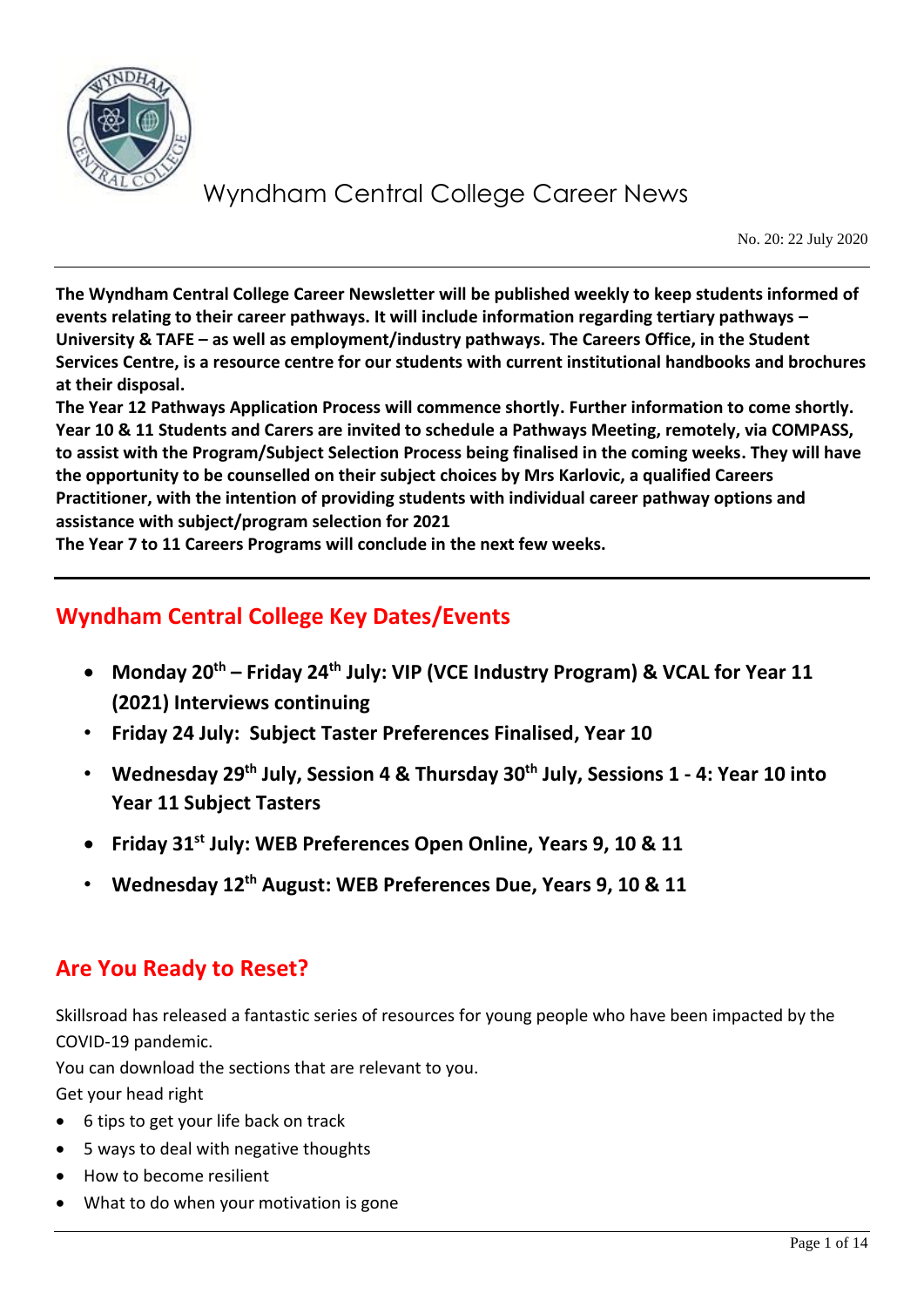

No. 20: 22 July 2020

#### <https://bit.ly/2ZNy5K0>

#### **Discover Your Options**

- A day in the life of....
- Discover your skills and strengths
- Get to know how work ready you are
- Explore careers and your study pathways

<https://bit.ly/39digPN>

#### **Make a Plan**

- How to make good decisions
- How to create goals and keep focused on them
- Why creativity can make your life better
- How to stop procrastinating

#### <https://bit.ly/2OW2501>

#### **Personal Branding**

- How to develop your skills and get work experience
- How to write your first resumé
- What's a good cover letter?
- Manners for chatting on the phone/zoom

<https://bit.ly/32FGgcQ>

#### **Career Progression**

- How to deal with conflict productively
- Five ways to deal with negative thoughts
- How to be fearless at work (and life!)
- Are you future ready? Build the right skills

<https://bit.ly/2CQY5uM>

#### **Killing it at Work**

- Surviving your first days at work
- How to fall in love with your job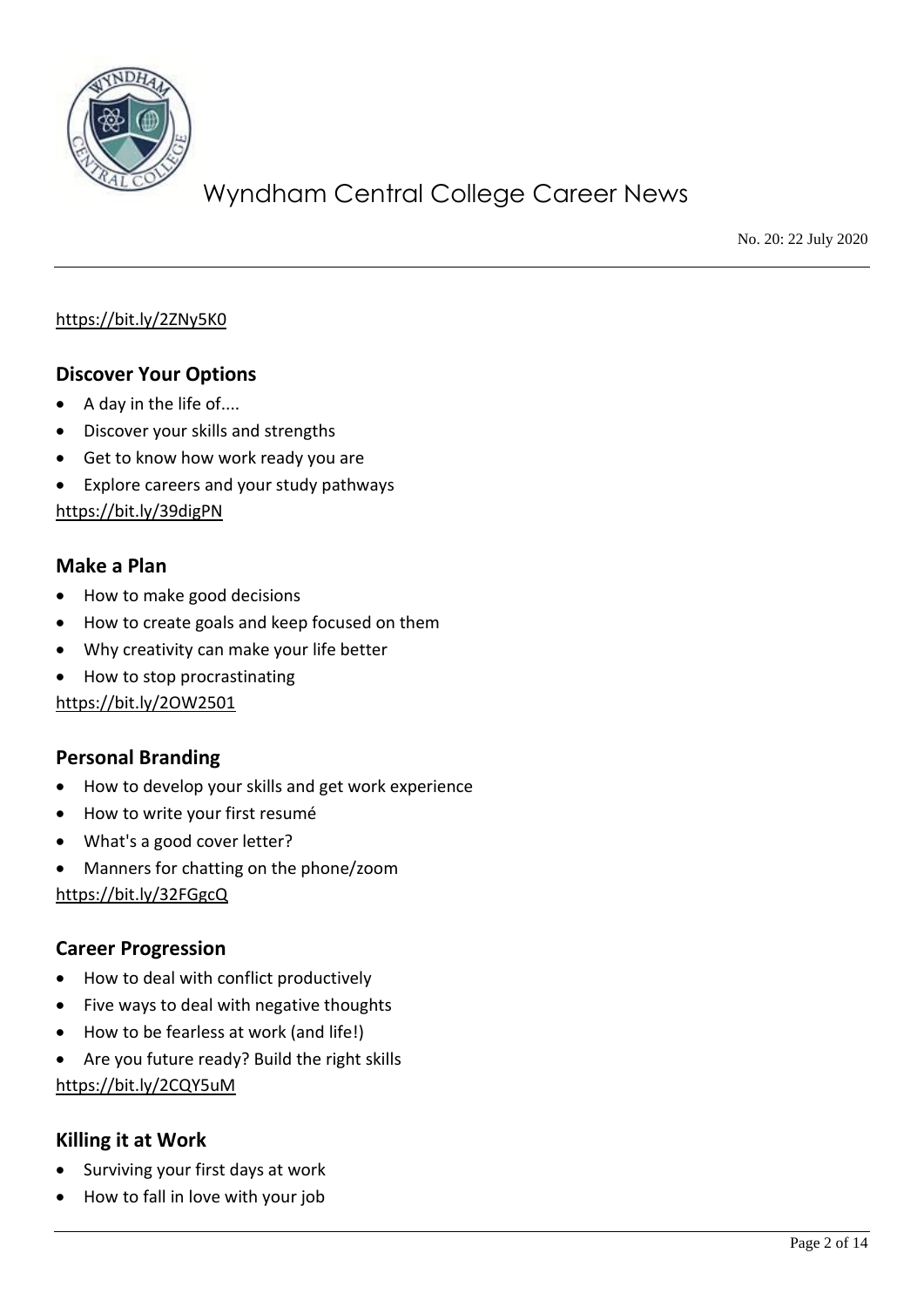

No. 20: 22 July 2020

- Mastering the skills of networking
- Dealing with workplace bullying and harassment
- <https://bit.ly/3eL1SqU>

### **Apprenticeships**

#### **Cummins**

Cummins are recruiting for the 2021 intake for heavy diesel apprenticeships,<https://bit.ly/3jjUx57> Contact [careers.sthpacific@cummins.com](mailto:careers.sthpacific@cummins.com) for more information

#### **William Adams Pty Ltd**

William Adams are recruiting for the 2021 intake for the following apprenticeships:

- Mobile Equipment (Earthmoving)
- Heavy Road Transport (Trucks)
- Metal Fabrication (Boilermaker and Auto Electrical)

Information - <https://bit.ly/2CpI0wt>

#### **Australian Apprenticeships Pathways (AAP)**

This website contains fantastic resources for young people interested in pursuing a professional trade or traineeship. Some of the resources include:

- Job and training descriptions
- Career interest explorer
- Job pathway charts
- Information on apprenticeships and school-based apprenticeships
- Literacy and numeracy quizzes for different industries such as carpentry, plumbing, electrical, and hairdressing.

Visi[t http://bit.ly/3aUtxnC](http://bit.ly/3aUtxnC)

### **Virtual Open Days – Victoria & Tasmania**

#### **Australian Catholic University**

Saturday 29 August Saturday 5 & 12 September <https://bit.ly/2P3hvy0>

#### **Monash University**

29, 30, 31 August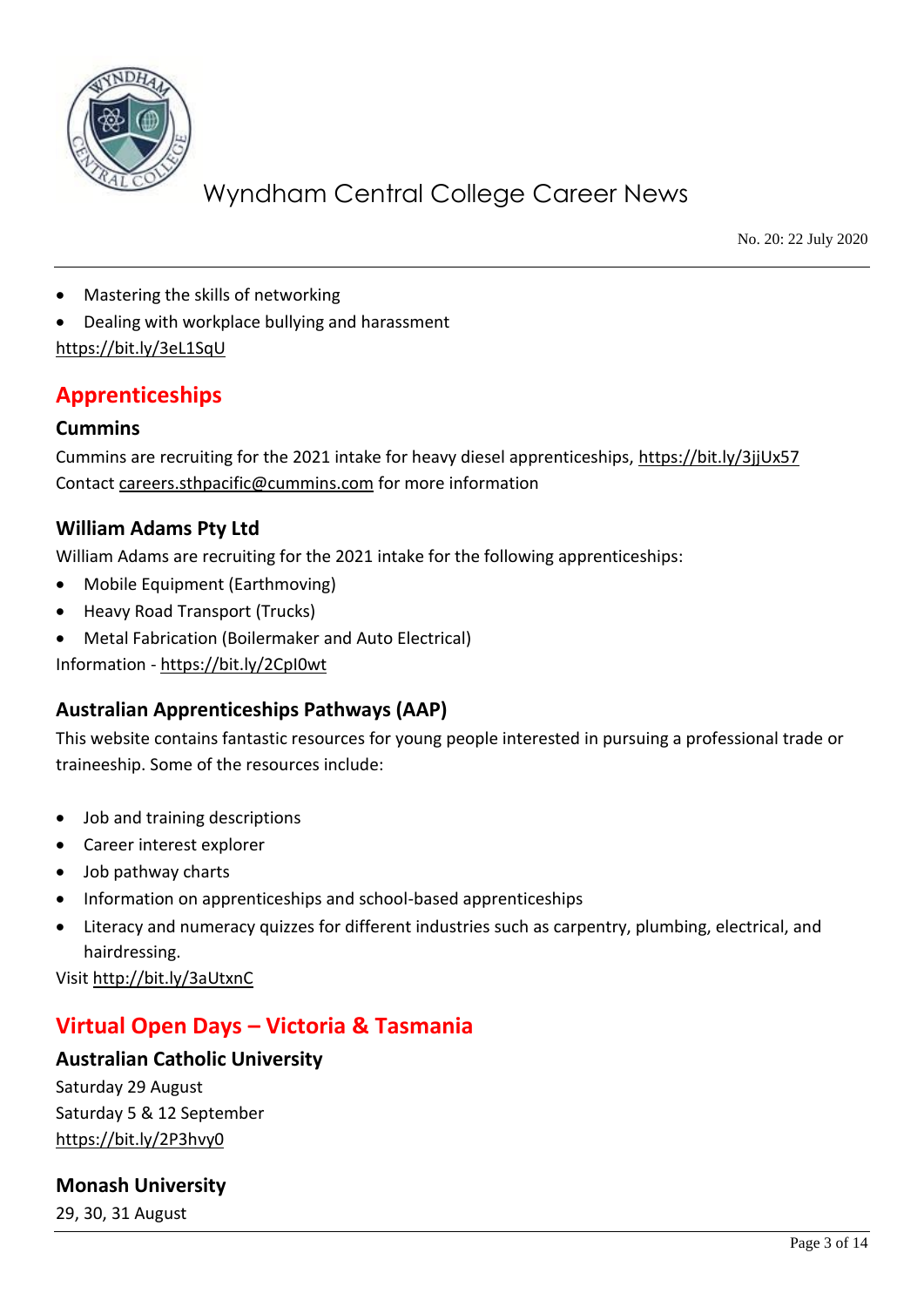

No. 20: 22 July 2020

<https://bit.ly/2aVcXJc>

**La Trobe University** Sunday 2 & 23 August <https://bit.ly/2HDNdi6>

**RMIT University** 8 & 9 August <https://bit.ly/2QcYDgW>

**Deakin University**

Sunday 16 August <https://bit.ly/2LEkXR0>

**Swinburne University** Wednesday 12 August <https://bit.ly/2KKiQHQ>

#### **Victoria University**

Sunday 29 August <https://bit.ly/2IYeXkZ>

### **Federation University**

Sunday 16 August <https://bit.ly/2bpachS>

**The University of Melbourne** 5 – 8 September <https://bit.ly/2vI0pgx>

#### **Charles Sturt University**

Saturday 6 September (Albury-Wodonga) <https://bit.ly/2GmQV1b>

# **CQ University**

Saturday 1 & 15 August <https://bit.ly/2WkBy2k>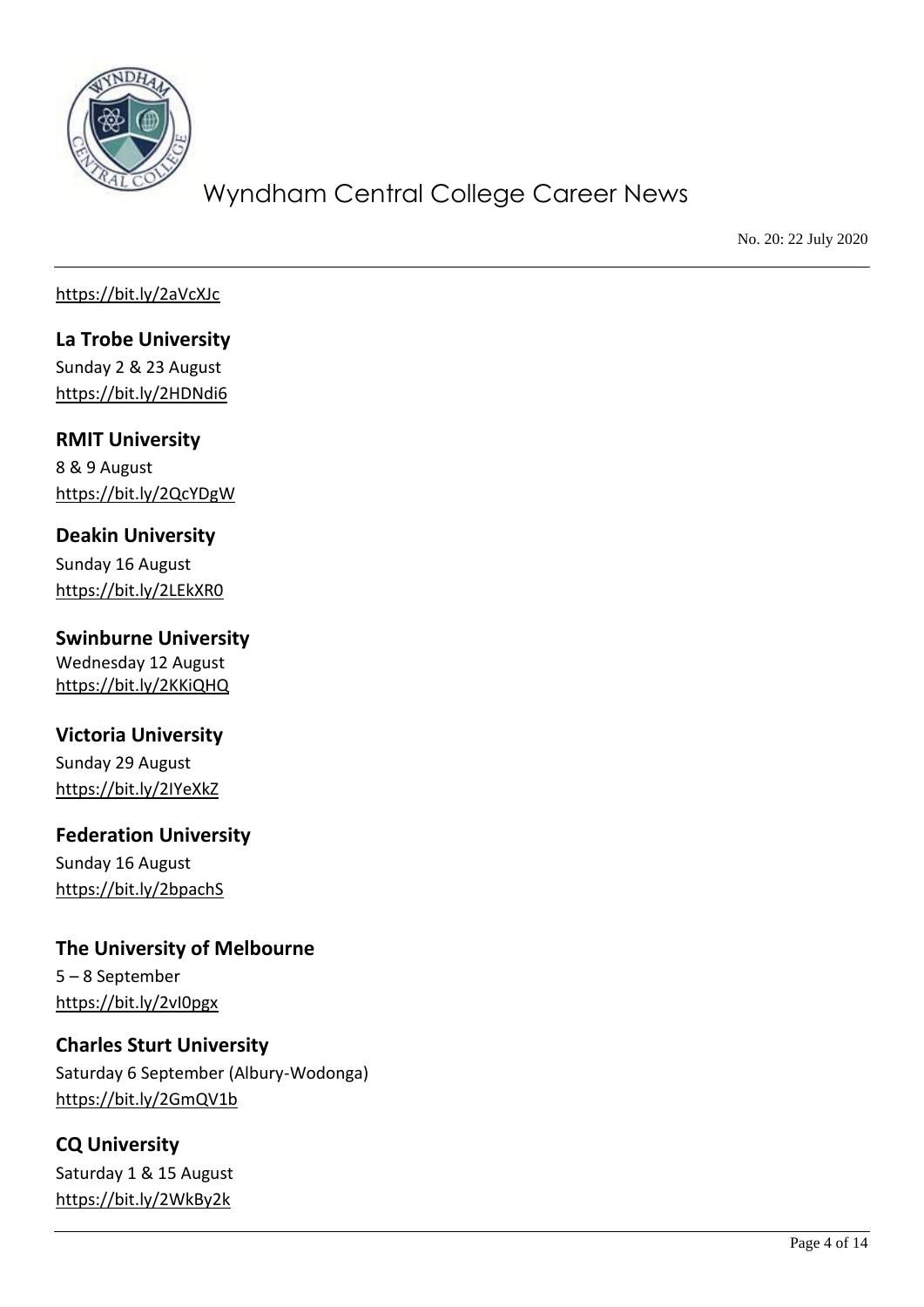

No. 20: 22 July 2020

**Torrens University** Tuesday 11 August <https://bit.ly/2I7pY0s>

### **University of Tasmania**

25, 28, 30 August <https://bit.ly/2WEj0cM>

### **Year 12 Tertiary Dates - Victoria**

### **August**

|                                    |                                    | Early entry programs are now open for: |  |  |
|------------------------------------|------------------------------------|----------------------------------------|--|--|
| Victoria<br>University             | VU Guaranteed                      | https://bit.ly/2whSd6P                 |  |  |
| Australian<br>Catholic             | Community<br>Achiever Program      | https://bit.ly/2tb5Y60                 |  |  |
|                                    | Passion for                        | https://bit.ly/2I2Ve2j                 |  |  |
|                                    | <b>Business</b><br>Passion for Law | https://bit.ly/2Uk0TYC                 |  |  |
| La Trobe                           | Aspire                             | https://bit.ly/2KdjGN1                 |  |  |
|                                    | Achieve at La<br>Trobe             | https://bit.ly/2BiNfgP                 |  |  |
|                                    | Prepare for La<br>Trobe            | https://bit.ly/3hlXTTa                 |  |  |
| <b>Charles Sturt</b><br>University | <b>Charles Sturt</b><br>Advantage  | https://bit.ly/201U244                 |  |  |
|                                    | University (ACU)<br>University     |                                        |  |  |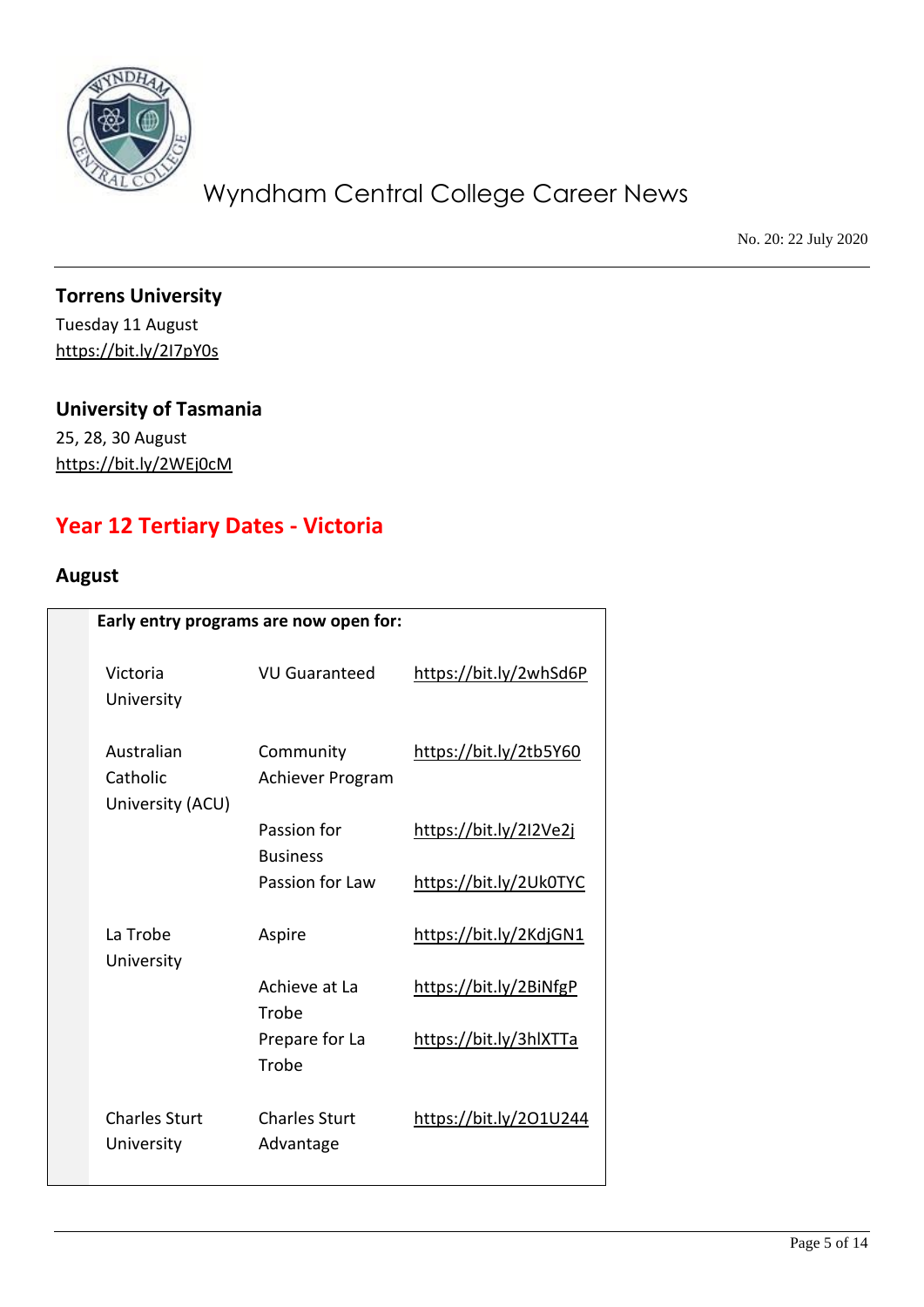

No. 20: 22 July 2020

| 3  | <b>University Applications - VTAC</b>                                                              |                                                                                                    |                                                                  |
|----|----------------------------------------------------------------------------------------------------|----------------------------------------------------------------------------------------------------|------------------------------------------------------------------|
|    |                                                                                                    | undergraduate courses, scholarships, Special Entry Access<br>Schemes (SEAS) etc., www.vtac.edu.au/ | Victorian Tertiary Admission Centre (VTAC) applications open for |
| 3  | <b>Early/Guaranteed Admission Applications Open For:</b>                                           |                                                                                                    |                                                                  |
|    | <b>RMIT</b>                                                                                        | <b>SNAP</b>                                                                                        | http://bit.ly/2vAPiVT                                            |
|    | University of                                                                                      | <b>Access</b>                                                                                      | https://bit.ly/2gBAqPD                                           |
|    | Melbourne                                                                                          | Melbourne                                                                                          |                                                                  |
|    | Monash                                                                                             | Monash                                                                                             | https://bit.ly/2x5nwBC                                           |
|    | University                                                                                         | Guarantee                                                                                          |                                                                  |
|    | <b>ACU</b>                                                                                         | <b>ACU Guarantee</b>                                                                               | https://bit.ly/38PiLiA                                           |
|    | Swinburne                                                                                          | Early Entry                                                                                        | https://bit.ly/2WiPub5                                           |
|    | University                                                                                         |                                                                                                    |                                                                  |
| 12 | <b>Early Entry</b>                                                                                 |                                                                                                    |                                                                  |
|    |                                                                                                    | Applications close for ACU Community Achievers Program,                                            |                                                                  |
|    | Melbourne campus                                                                                   |                                                                                                    |                                                                  |
| 31 | <b>Early Entry</b>                                                                                 |                                                                                                    |                                                                  |
|    | Applications close for La Trobe University Aspire and Charles Sturt<br><b>University Advantage</b> |                                                                                                    |                                                                  |
|    |                                                                                                    |                                                                                                    |                                                                  |

### **September**

| $\vert$ 2 | <b>Early Entry</b>                                                         |
|-----------|----------------------------------------------------------------------------|
|           | Applications close for ACU Community Achievers Program,<br>Ballarat campus |
| -25       | <b>Early Entry</b>                                                         |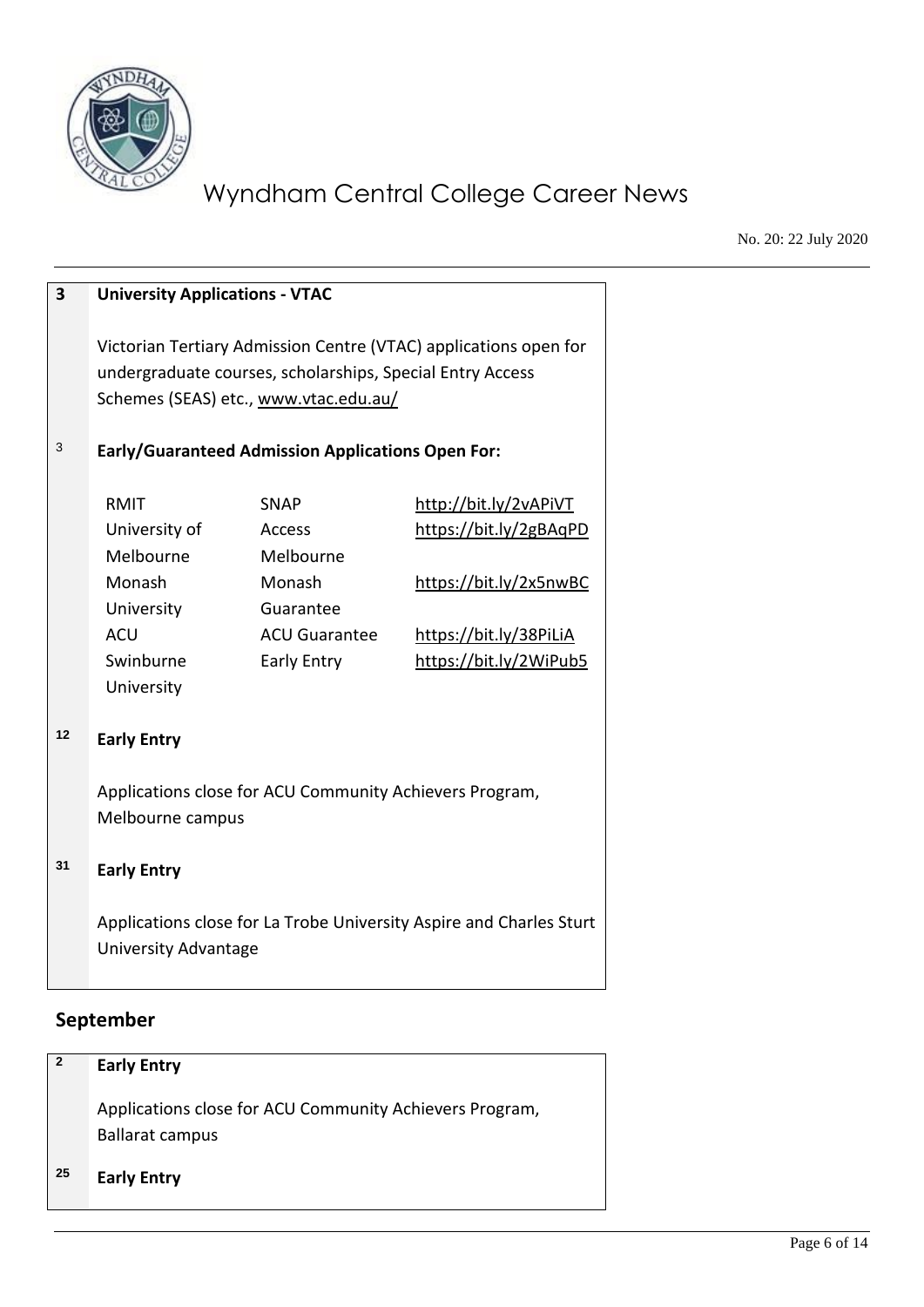

No. 20: 22 July 2020

Applications close for ACU Guarantee

#### **<sup>30</sup> VTAC**

Timely applications close for undergraduate courses.

#### **October**

| 9 | <b>Early/Guaranteed Entry Applications Close For</b>           |
|---|----------------------------------------------------------------|
|   | Victoria University<br>ш                                       |
|   | University of Melbourne<br>п.                                  |
|   | RMIT                                                           |
|   | <b>Monash University</b><br>п.                                 |
| 9 | <b>VTAC</b>                                                    |
|   | Applications close for Special Entry Access Schemes (SEAS) and |
|   | Scholarships                                                   |
|   |                                                                |

### **Updates from RMIT University**

#### **Undergraduate law will be offered from 2021!**

You will be able to choose from the Bachelor of Laws or apply to combine the degree with either the Bachelor of Business (Information Systems) or the Bachelor of Business (Economics and Finance). Please note – this is the only undergraduate law degree in Victoria you can complete within 3-years 5 reasons to study law at RMIT,<https://bit.ly/3jtvbBY> Course information,<https://bit.ly/32D3r7H>

#### **Blockchain Technology**

From 2021, RMIT will be offering a unique degree – Bachelor of Business (Blockchain Enabled Business), <https://bit.ly/3jpAaUc>

The [Bachelor of Business \(Blockchain Enabled Business\)](https://www.rmit.edu.au/study-with-us/levels-of-study/undergraduate-study/bachelor-degrees/bachelor-of-business-blockchain-enabled-business-bp334) at RMIT University is a world-first degree that will prepare you to work in an international context in range of in-demand roles and sectors across the globe. Blockchain technology started out as a platform for digital currencies like Bitcoin, but is now

revolutionising the way many businesses, governments and social enterprises operate.

In fact, industry watcher Burning Glass reported that "Blockchain" is the most sought-after skill listed in job advertisements over the last year.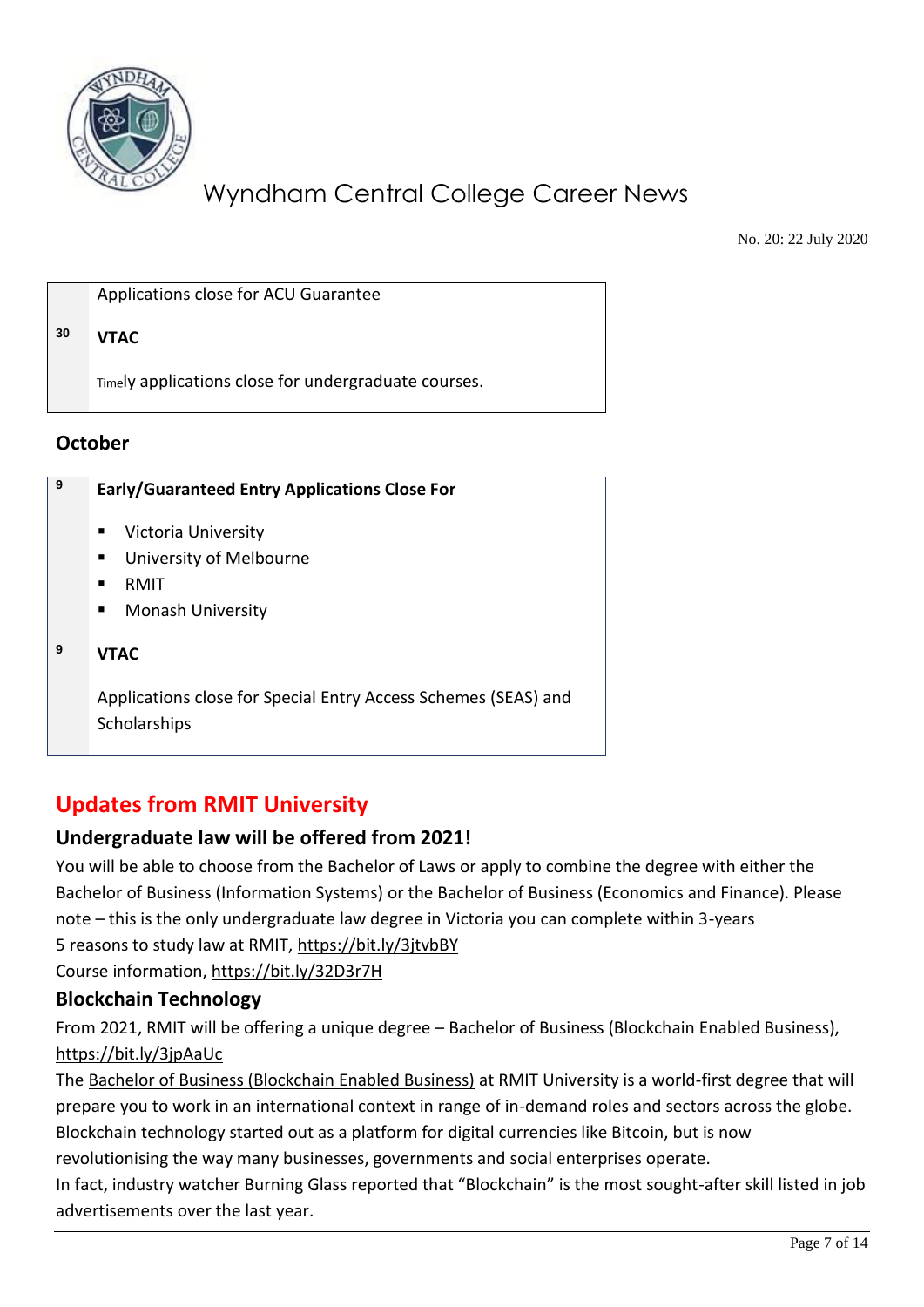

No. 20: 22 July 2020

But what exactly does blockchain involve?

Here's a snapshot of how the technology works and what you can expect to learn about when you choose to study the world-first undergraduate degree at RMIT,<https://bit.ly/3eTUPwc>

#### **RMIT Rankings Sky High!**

RMIT's Animation program ranked #1 in Australia and #8 globally, <https://bit.ly/2WGaE3a> RMIT is now ranked #1 in Victoria and 22nd globally for universities under 50 years,<https://bit.ly/39rbWEx> RMIT is the #1 non-G08 university. or #3 in Victoria,<https://bit.ly/2ZK8npE>

### **STEM Careers**

The following articles are from Careers With STEM, [http://careerswithstem.com.au](http://careerswithstem.com.au/) Meet a Google Engineer When Hannah Craighead discovered the game-changing code + X concept, she took up machine learning and got pumped on doing exciting things with human language[, https://bit.ly/2ZJEZj8](https://bit.ly/2ZJEZj8)

#### **Careers in Engineering Webinar**

Join Careers with STEM co-founder and journalist Heather Catchpole in an interactive careers webinar as we speed test the latest edition of Careers with STEM: Engineering. Meet engineers working on fascinating challenges and learn about how they got involved in their exciting careers Date: 21 August 2020, 12pm – 1pm, Information and RSVP:<https://bit.ly/2ZGxpFY>

#### **What can you do with a degree in physics?**

Sold on a Bachelor of Science, but not sure which subjects to major in? These are four cool and unexpected jobs a Bachelor of Science (Physics) could lead to,<https://bit.ly/3fsvfzp>

#### **Have you considered studying prosthetics?**

If you're keen on engineering, but equally stoked on health and helping others, a degree in prosthetics and orthotics could set you off on a seriously exciting pathway,<https://bit.ly/39cPZZr>

#### **Drones & Food Security**

In recent months, there's been serious food security concerns for nations across Africa, Asia and the Middle East, as swarms of desert locusts wreak havoc on crops. The solution? Cutting-edge drone technology,<https://bit.ly/32zvXqQ>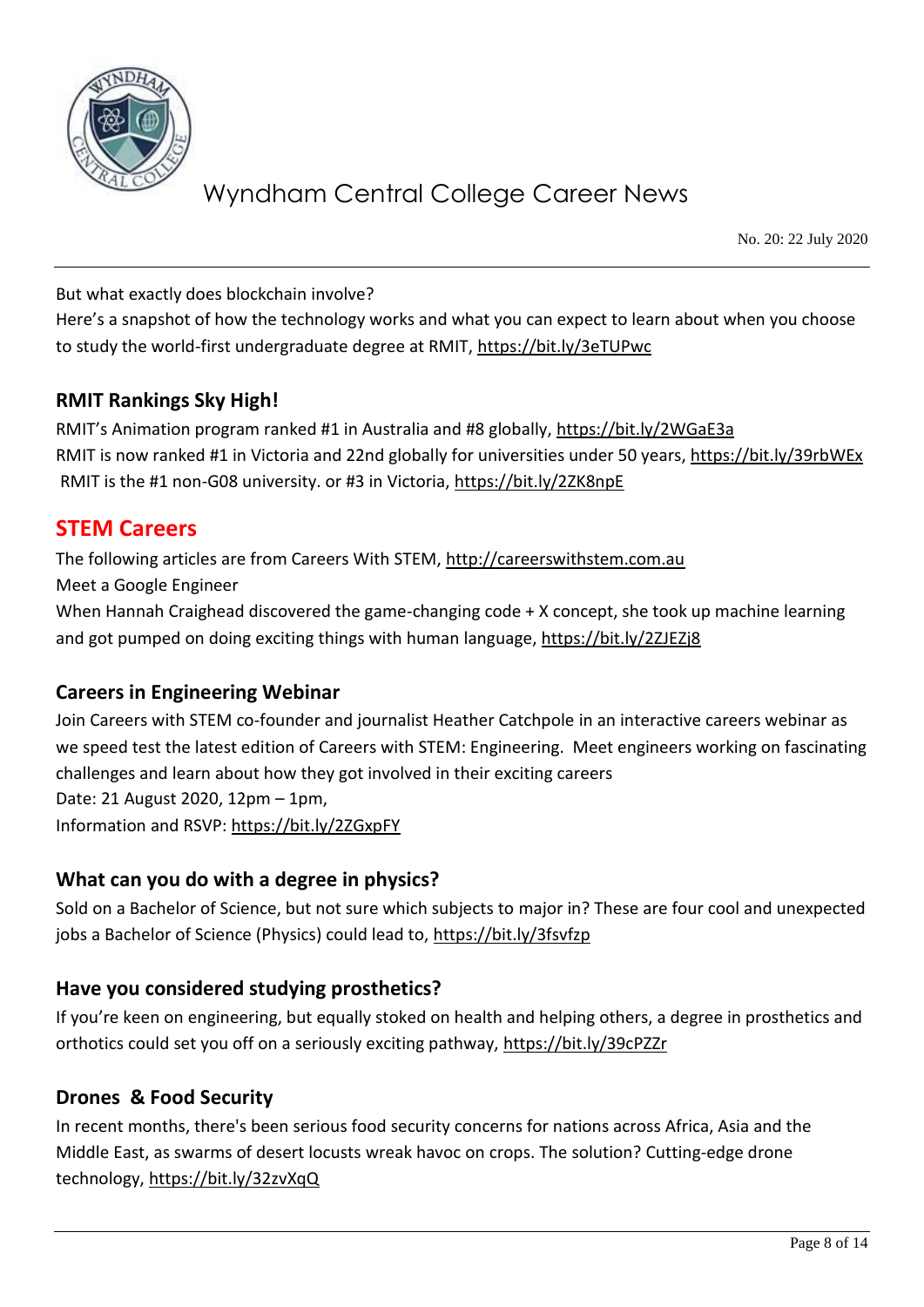

No. 20: 22 July 2020

#### **Careers in Data Science**

Want to know what a real data science job looks like? Watch this Q&A video with Kshira Sagaar, Group Director of Data Science at Global Fashion Group[, https://bit.ly/3fMPsA9](https://bit.ly/3fMPsA9)

### **Gap Year in the Defence Force**

The Australian Defence Force Gap Year program provides an opportunity for young Australians who have finished Year 12 to experience military training and lifestyle whilst gaining new skills and pay over their Gap Year in the Army.

You will earn more than \$45,000, have subsidised accommodation and full medical and dental coverage.

There are still limited roles available in the following roles for the 2021 intake:

#### **Army**

- Air Defence Operator
- Artillery Operator

#### **Air Force**

- Airfield Defence Guard
- Aviation Support Technician

#### **Navy**

- Electronics Engineer
- Electronics Engineer Submariner
- Helicopter Pilot
- Marine Engineer
- Marine Engineer Submariner
- Maritime Aviation Warfare Office
- Maritime Logistics Officer
- Maritime Warfare Officer
- Maritime Warfare Officer Submariner
- Navy Sailor

For information and to apply, go to<https://bit.ly/32tiEG4>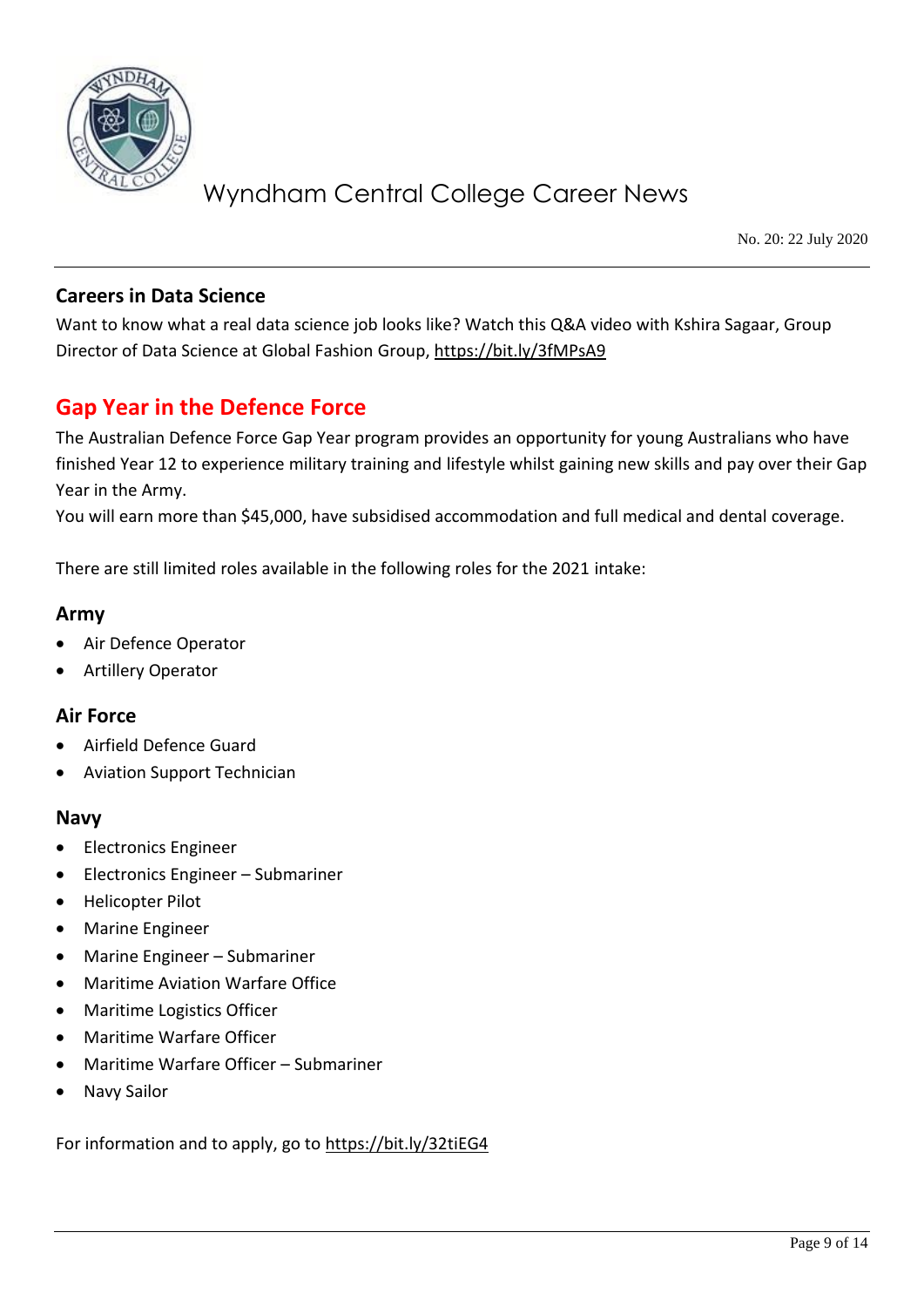

No. 20: 22 July 2020

### **Upcoming Virtual Events**

#### **UNSW Careers in Medicine**

The UNSW Rural Clinical School is running a Careers in Medicine webinar for students interested in studying medicine in the future.

Date: Thursday 23 July, 6pm – 7pm Information and RSVP:<https://bit.ly/2CakvHh>

#### **Discover Deakin Seminars**

Deakin University is running the following online information sessions for prospective students:

#### **July**

| 22 | <b>Optometry</b>             |
|----|------------------------------|
| 23 | <b>Nursing and Midwifery</b> |
| 27 | <b>Exercise and Sport</b>    |
|    | Science                      |
| 28 | Nutrition Sciences           |
| 29 | Psychology                   |
| 30 | <b>Health Sciences</b>       |

Information and RSVP - <https://bit.ly/2YIZXi5>

#### **Australian Institute of Music (AIM)**

AIM is located in Melbourne and offers courses in:

Audio, Classical, Contemporary Composition & Music Production Music Theatre Arts Management & Entertainment Management Dramatic Arts

The Institute is running a virtual open day for prospective students and their families. Date: Saturday 25 July, 2pm – 6pm Information and RSVP:<https://bit.ly/32rvreH>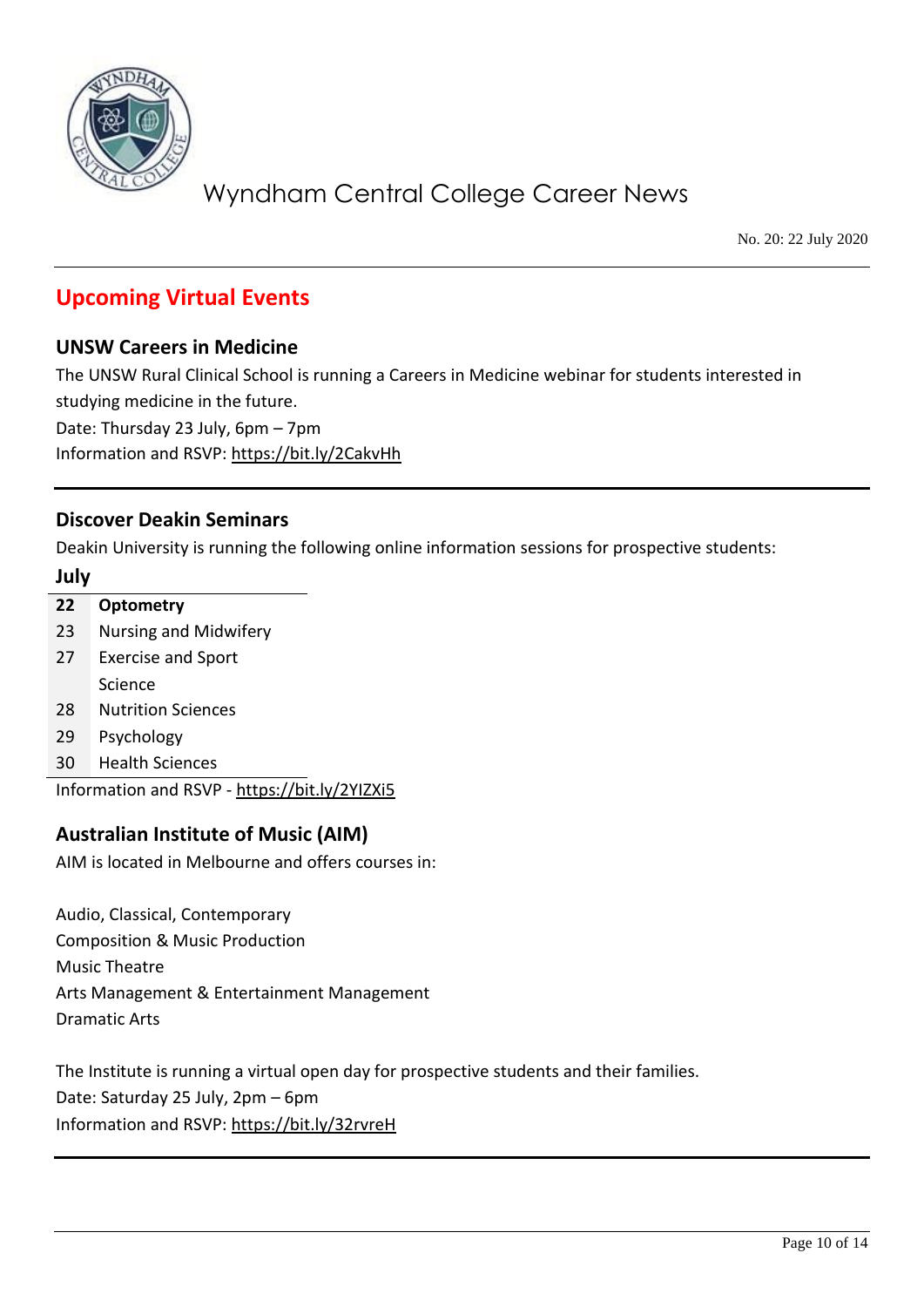

No. 20: 22 July 2020

#### **Monash University – Online Information Seminars**

Monash is running the following online information sessions for prospective students:

#### **Inside Monash Seminars - July**

- 22 Education and teaching
- 23 Nursing and Midwifery
- 28 Advanced Science degrees
- 29 Careers in the health sector
- 30 Occupational Therapy and Paramedicine

Inside Monash Seminars - recorded webinars

You can watch recorded webinars from past seminars at any time at this link - <https://bit.ly/2LaE3fA>

#### **Australian Catholic University – Talk with Industry Series**

You can watch recorded webinars at any time focussed on the following course areas:

- Exercise Science and Physiotherapy
- Business and IT
- Law
- Nursing, Midwifery and Paramedicine
- Occupational Therapy and Speech Pathology

Visit - <https://bit.ly/2XwbkYr>

#### **The Hotel School Melbourne**

The Hotel School offers courses in hotel management and international hotel management. The School is running a virtual event where you can meet and talk to current students about the course they are studying and also speak to a course adviser via Live Chat.

Date: Thursday 23 July, 2020 Information & RSVP,<https://bit.ly/2Ox1NfT>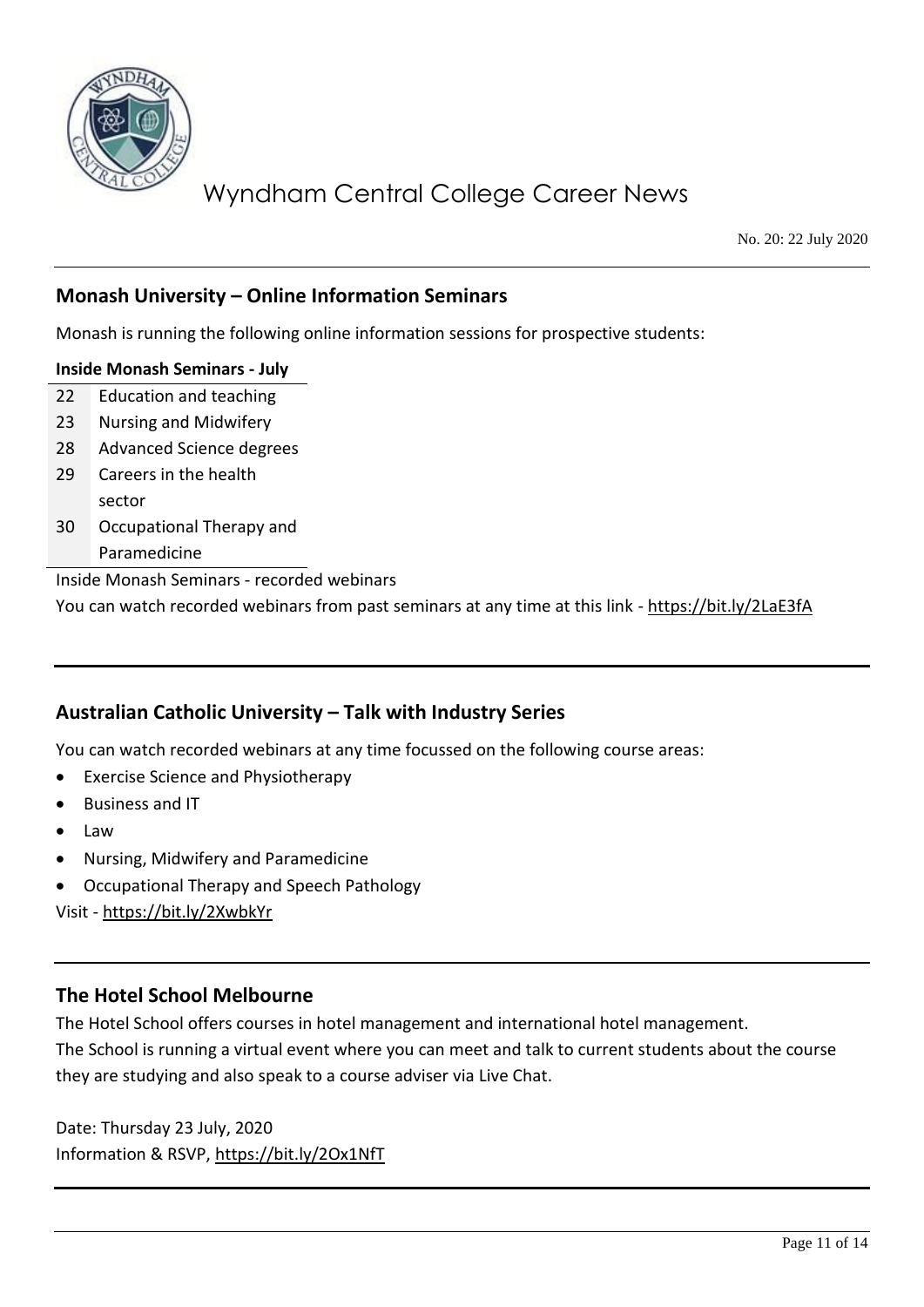

No. 20: 22 July 2020

#### **The University of Melbourne**

#### **Meet Melbourne Live**

You can watch recorded webinars at any time focussed on the following course areas:

- Agriculture & Food Science
- Health
- Law
- Architecture, Building, Planning & Design
- **Science**
- **Engineering**
- Visual & Performing Arts
- Music
- **Education**
- Veterinary Medicine
- Commerce
- IT & Computer Science

You can watch the webinars by visiting<http://bit.ly/2TJWmxa>

Bite Sized Lectures

Watch lectures from University of Melbourne lecturers at<https://bit.ly/3g1DZwn>

#### **Federation University – Your Fed Future**

Federation University is running the following online webinars for prospective students:

**July**

30 Food and Nutritional Science

#### **August**

- 3 Physiotherapy & Occupational Therapy
- 5 Veterinary & Wildlife Science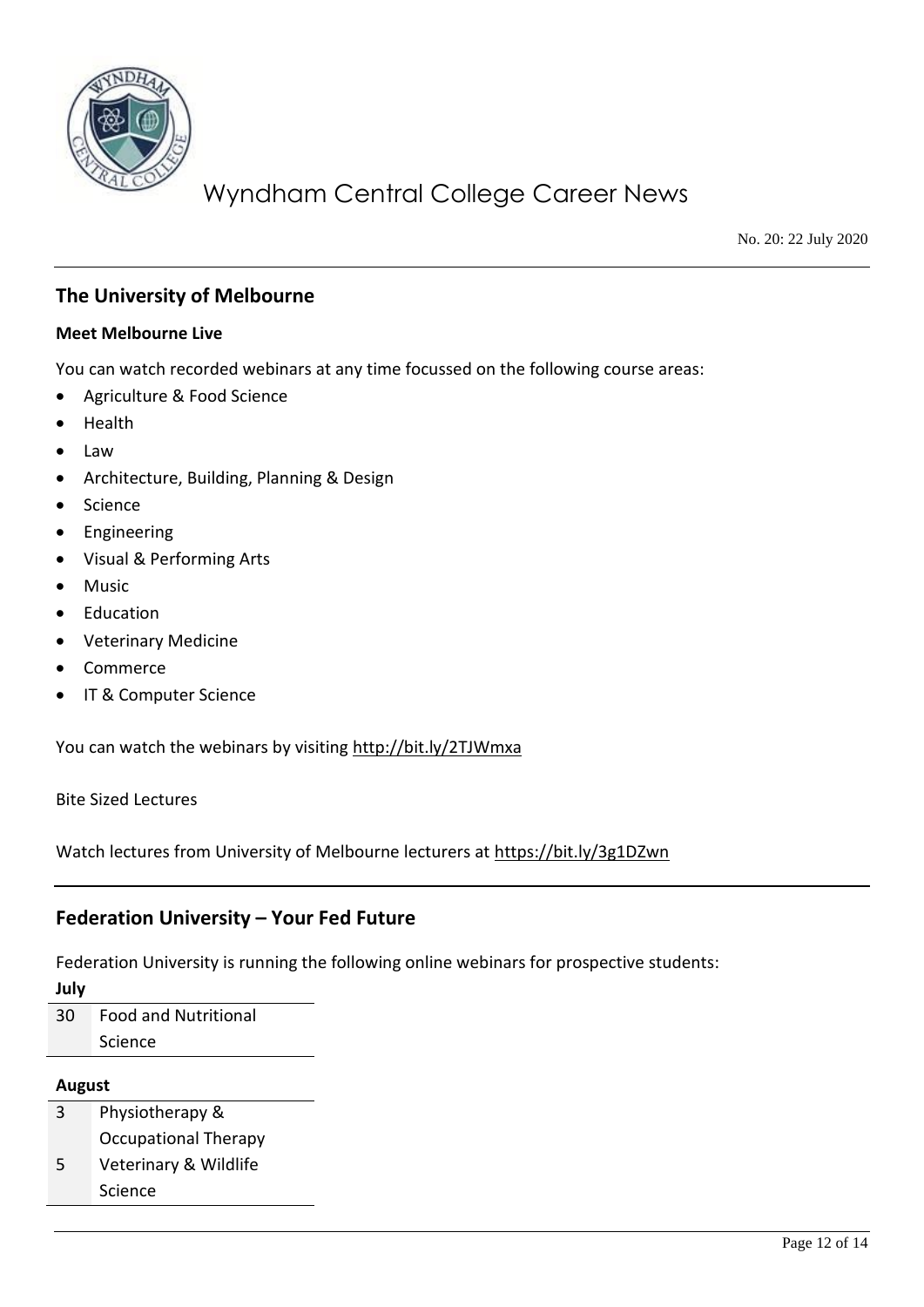

No. 20: 22 July 2020

13 Environmental & Conservation Science

Information and RSVP - <https://bit.ly/2WfWfLo>

You can watch recorded webinars at any time focussed on the following course areas:

- **Engineering**
- Social Work
- Business & IT
- Criminal Justice and Criminology
- Teaching
- Sport, Physical and Outdoor Education
- International Sport Management
- Science
- Community & Human Services
- Arts / Social Sciences
- Communication Design
- Visual and Fine Arts
- Nursing
- Scholarships & Virtual campus tours
- Pathways

Visi[t https://bit.ly/3fp9Yqh](https://bit.ly/3fp9Yqh)

#### **RMIT University – Discover What's Next series**

RMIT University is running the following online sessions for prospective students:

#### **July**

| 23 | Health & Biomedical           |
|----|-------------------------------|
|    | Sciences                      |
| 28 | <b>Education &amp; Social</b> |
|    | Sciences                      |
| 30 | Property, Building &          |
|    | Construction                  |